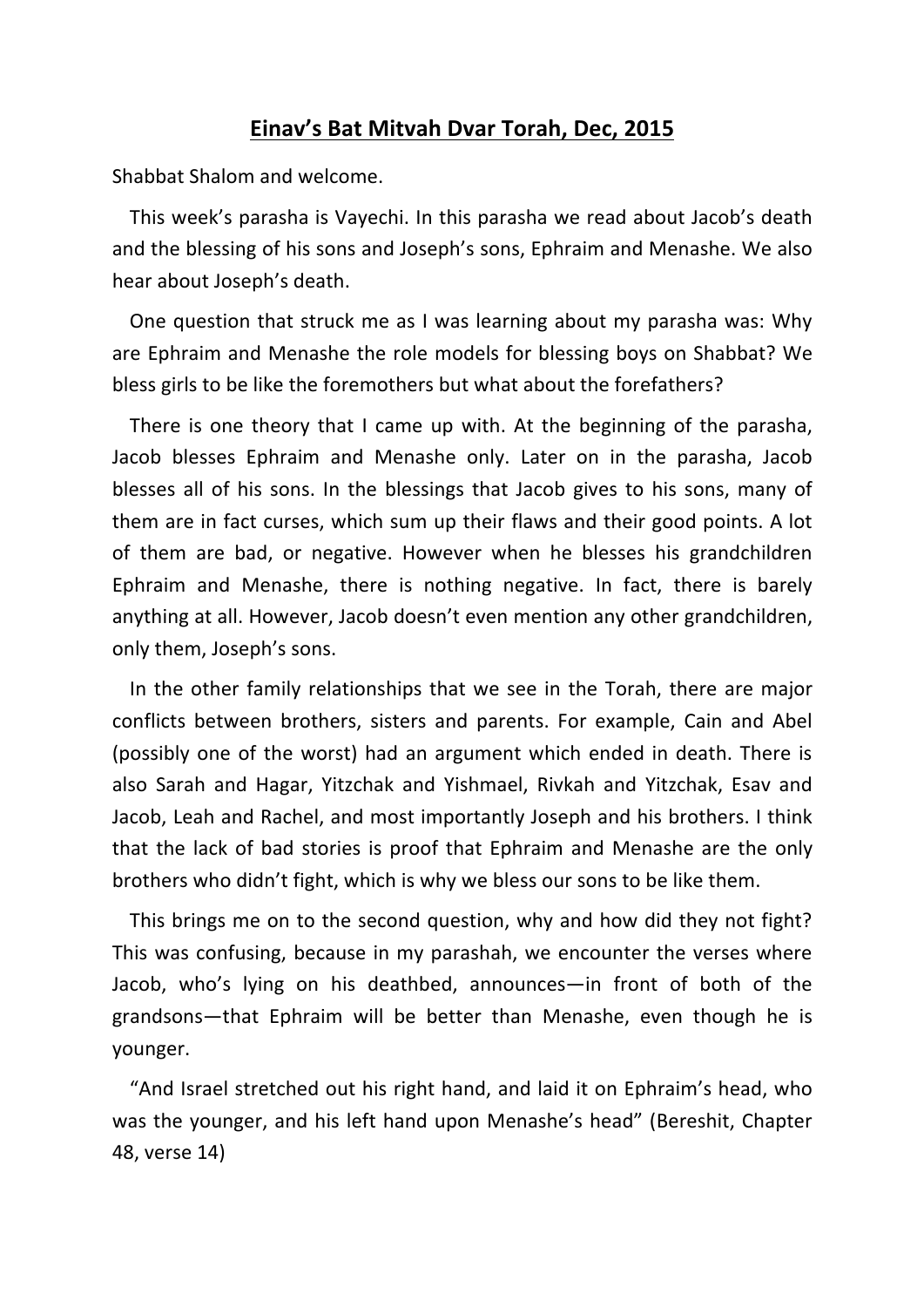"And when Joseph saw that his father was laying his right hand upon the head of Ephraim, it displeased him, and he held up his father's hand to remove it from Ephraim's head unto Menashe's head." (ibid, verse 17)

"And Joseph said unto his father: Not so, my father, for this is the first born; put thy right hand upon his head." (ibid, verse 18)

"And his father refused, and said: I know it, my son, I know it; he also shall become a people, and he also shall be great; howbeit his younger brother shall be greater than he, and his seed shall become a multitude of nations." (ibid, verse 19)

This was a slightly careless action as it had the potential to cause a very big conflict between the two brothers and their descendants. However the Torah is silent and there is no mention of any disagreements between or their tribes. I think the main reason they did not argue was that Joseph told them stories of past rivalries that had happened between siblings, one in particular: the conflict between Joseph (their father) and his brothers. I think this relationship was one of the worst because the plan to harm Joseph was completely intentional, it was the brothers' original idea and they weren't that bothered about it. I know this because they threw Joseph in a pit without food or water while they went to have a meal and discuss his fate. And what's really interesting is that Reuben was the only brother who was troubled by this and couldn't eat. Reuben was also the one who suggested that they take Joseph back to his father instead of killing him, which could have saved his life, if the brothers had listened to him.

This brings me onto another question: Does Jacob ever find out what really happened to Joseph and how he got to Egypt? I think that Jacob never really found out what happened to his son, and whatever the brothers told him was not the exact truth. I think this because when Jacob is blessing his sons in Chapter 49, Reuben gets a very bad blessing. "Reuven, thou art my firstborn, my might and the beginning of my strength... unstable as water, thou shalt not excel." (Bereshit, Chapter 49, verse 3)

This proves that Jacob knew nothing about what had happened, because if he had, he would have known that Reuben tried to save Joseph and he was the only one out of ten who didn't like the idea of sitting down to a meal while